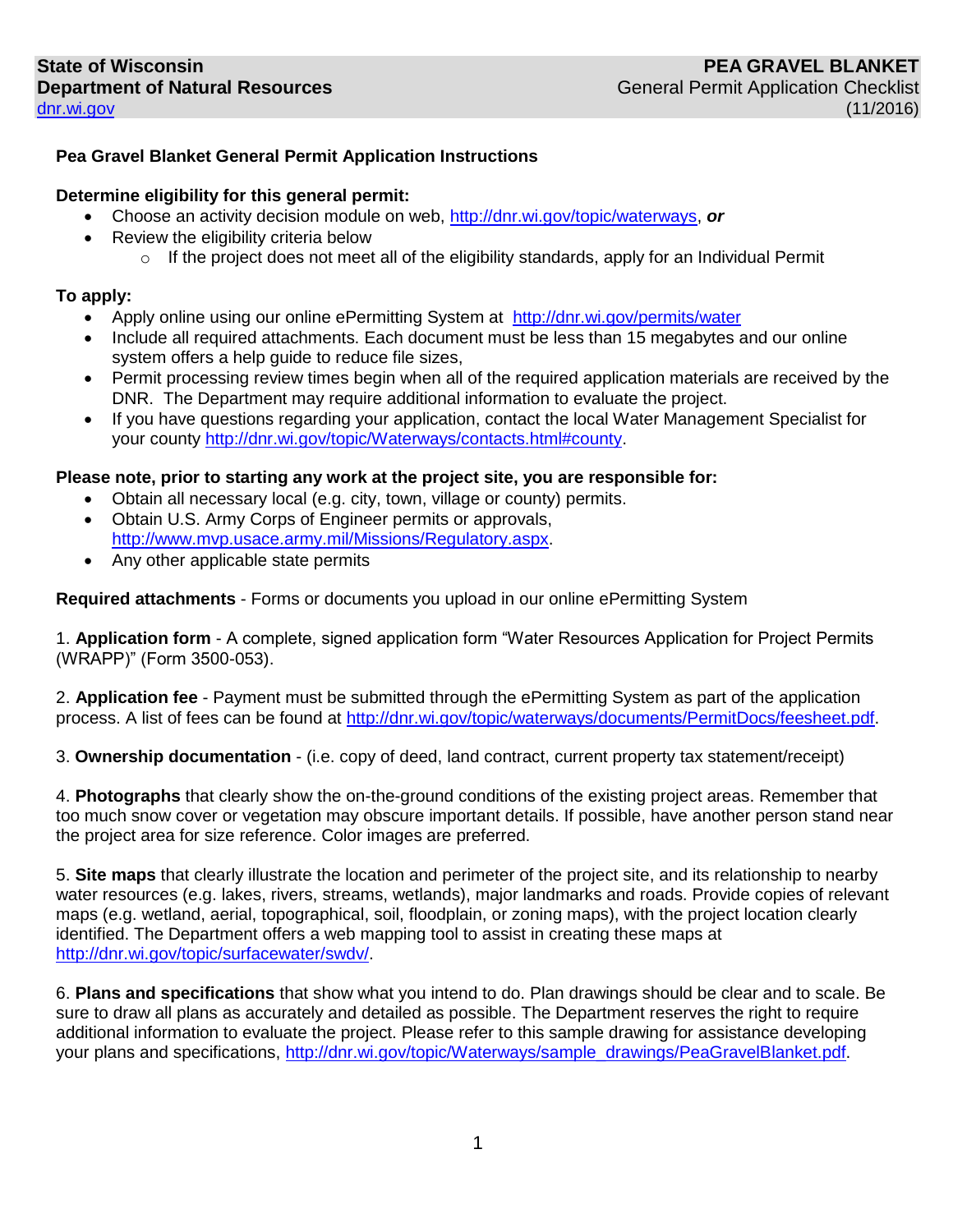7. **Narrative description** of your proposal on a separate page. Please include:

- What the project is, purpose of project, and need for the project
- How you intend to carry out the project, including methods, materials, and equipment
- Your proposed construction schedule and sequence of work
- What temporary and permanent erosion control measures will be used
- The location of any disposal area for dredged or excavated materials
- For disturbances or fill, provide a description of type, composition, and quality of materials
- How you plan to avoid, minimize and mitigate impacts to waterways
- Area (e.g. linear feet) impacted

8. **Endangered and threatened resources** - The applicant is not required, but is encouraged to request an endangered resources (ER) review letter before applying for the permit. Information on how to obtain a review can be found by visiting the website at [http://dnr.wi.gov/topic/ERReview/Review.html.](http://dnr.wi.gov/topic/ERReview/Review.html) The applicant can also visit the NHI Public Portal, [http://dnr.wi.gov/topic/ERReview/PublicPortal.html,](http://dnr.wi.gov/topic/ERReview/PublicPortal.html) to determine if a full ER Review is required. Read the 'What is an ER Preliminary Assessment and what do the results mean?' section to determine follow-up steps.

9. **Historical and cultural resources** - If you are aware there is a historical or cultural resource present, you are **required** to contact the Wisconsin State Historical Society to verify and receive documentation that the activity will not result in an adverse impact to these resources.

| <b>Eligibility criteria:</b><br>Projects that do not meet all criteria are not eligible for this general permit. If your project<br>does not qualify for this general permit, you may apply for an individual permit. |  |
|-----------------------------------------------------------------------------------------------------------------------------------------------------------------------------------------------------------------------|--|
| A pea gravel blanket may not be located in an area of special natural resource interest                                                                                                                               |  |
| (ASNRI) or in a public rights feature as described ins.NR 1.06.                                                                                                                                                       |  |
| A pea gravel blanket shall only be placed by a riparian.                                                                                                                                                              |  |
| A pea gravel blanket shall only be placed in a lake, pond or flowage.                                                                                                                                                 |  |
| A pea gravel blanket shall be placed entirely within the riparian's zone of interest as                                                                                                                               |  |
| determined by one of the methods outlined in ch. NR 326.                                                                                                                                                              |  |
| A pea gravel blanket shall be less than 6 inches thick.                                                                                                                                                               |  |
| A pea gravel blanket shall consist of clean, washed stone and may not contain any fine<br>materials.                                                                                                                  |  |
| A pea gravel blanket may not exceed 1,200 square feet in area.                                                                                                                                                        |  |
| A pea gravel blanket shall only be placed in water depths not to exceed 3 feet under<br>normal summer water level conditions.                                                                                         |  |
| A pea gravel blanket may not include the placement of any fabric below the gravel.                                                                                                                                    |  |
| A pea gravel blanket may not be placed in an area where the muck depth is greater than 6<br>inches.                                                                                                                   |  |
| A pea gravel blanket may not be placed in an area of naturally occurring sand, rock or gravel<br>bottom.                                                                                                              |  |
| A pea gravel blanket may not be placed in an area where native aquatic plants are present or<br>have been known to be present.                                                                                        |  |
| A pea gravel blanket may not be in an area where sand, rock or gravel has been placed in the                                                                                                                          |  |

past.